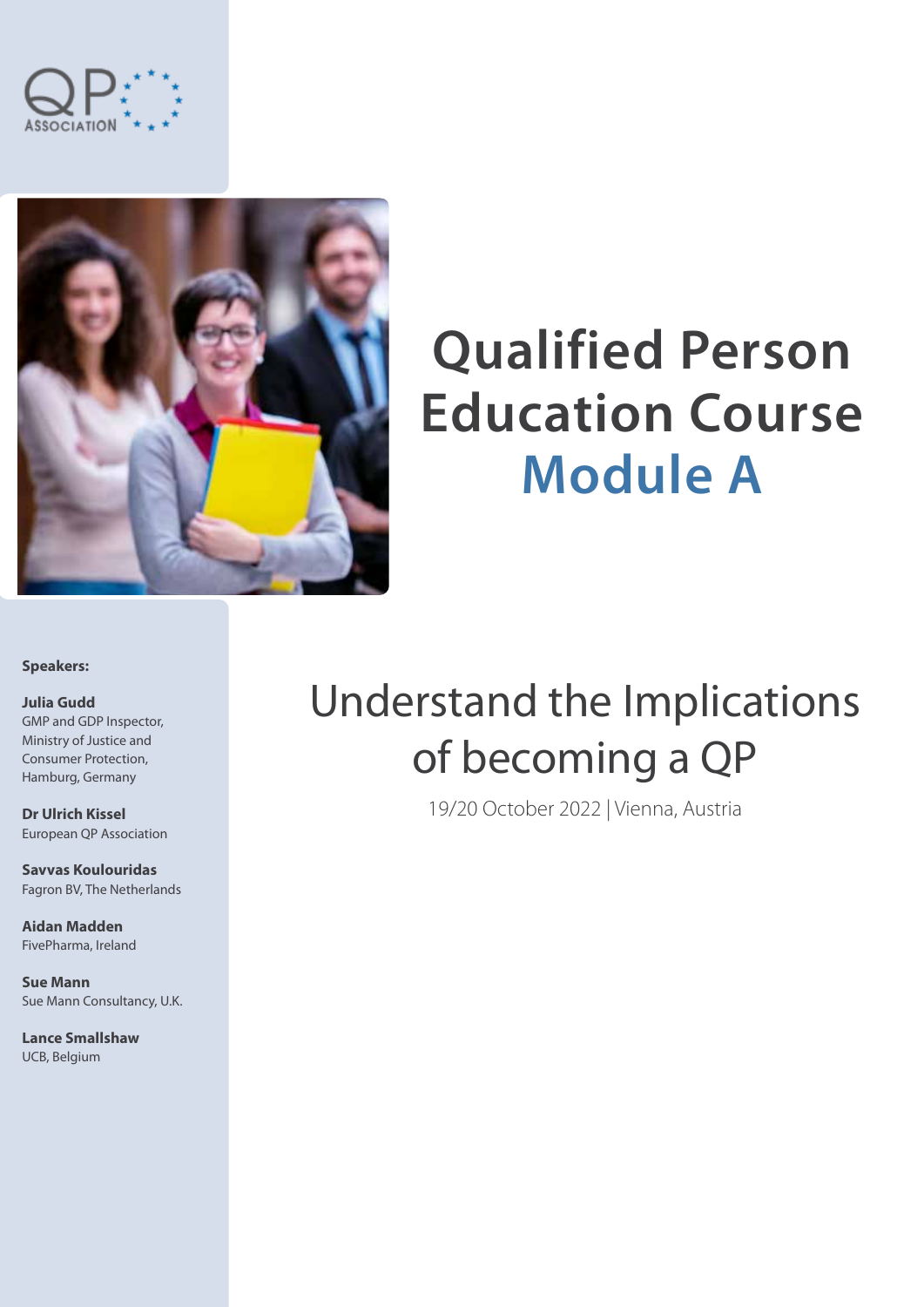

Dr Ulrich Kissel

#### Dear Colleagues,

The European Qualified Person Association (EQPA) has developed two Education Course Modules for new, trainee and practising Qualified Persons to address general compulsory and regulatory issues. This Module A has been compiled by the EQPA Board of Directors to provide a general idea of the special tasks and responsibilities of a QP, but also to discuss and convey possible solutions to problems addressed in case studies and workshops. How to master the QP role in practice including interfaces and interactions is a central topic of Module B.

Further impacts of the latest developments, specific tasks and further discussions will be part of the **annual QP Forum** of the European Qualified Person Association.

Best regards,

Wird Kind

Ulrich Kissel Chairman of the European Qualified Person Association

# **Objectives**

Broaden and intensify your knowledge of the Qualified Person's duties and responsibilities. Experts from the EQPA Board of Directors, pharmaceutical industry and regulatory authority will share their experience on important issues of the QP's daily business and will give first-hand information on current and future expectations.

# Background

Over the last years the role and responsibilities of the Qualified Persons have been increasing considerably. As a key person in the company, the QP has to consider many issues and has to take up the challenges within its areas of responsibilities. Additionally, as laid out in Article 49 of the European Directive 2001/83/EC, the QP needs to be highly qualified and experienced. This education course is one important part to help the QP be on top of current developments in GMP and regulatory requirements.

# Target Audience

New and future Qualified Persons, QPs who are looking for ongoing training and personnel who want to get a detailed overview of the role and responsibilities of a QP.

# Moderator

Wolfgang Schmitt, on behalf of the EQPA

# **The Legal and Professional Duties of the Qualified Person**

- The Qualified Person within the EU legislation and regulation framework
- Professional tasks, duties and responsibilities
- Expectations of an EU GMP Inspector

## **Update on European Requirements**

- EU GMP Guide Chapters
- y EU GMP Guide Annexes
- Other important News
- What the QP needs to be aware of

## **Delegation of Duties and Responsibilities**

- Possible scenarios according to Annex 16
- Mutual Recognition Agreements (MRA)
- Documentation review issues
- The QP in the quality system

## **Workshop on Case Studies: QP Discretion and Batch Certification**

- Batch certification: degrees of freedom and limits
- Batch deviations and QP Certification: To certify or not, that's the question

## **What the QP needs to know about Pharmacopoeias**

- The world of different Pharmacopoeias
- Pharmacopoeias are more than just Monographs
- How to deal with different methods

## **Workshop: What the QP needs to know about QC and OOS/OOT**

- $\cdot$  Involvement of the OP
- Role and responsibility of the Head of Quality Control
- Responsibility of the QP

### **What the QP needs to know regarding the Supply Chain (from Supplier Qualification to GDP)**

- The QP: ultimate responsibility for the supply-chain of a drug product?
	- What is the expected scope of supply chain oversight
	- Supply chain integrity
	- Active Pharmaceutical Ingredient, Excipients, Bulk and Finished Product
	- Shipping under quarantine, ship to label claim, importation testing
- The role of the QP in supplier qualification and auditing
- Written confirmation and OP Declaration
- GMP meets GDP: where does the responsibility end?
- The QP's involvement in the recall process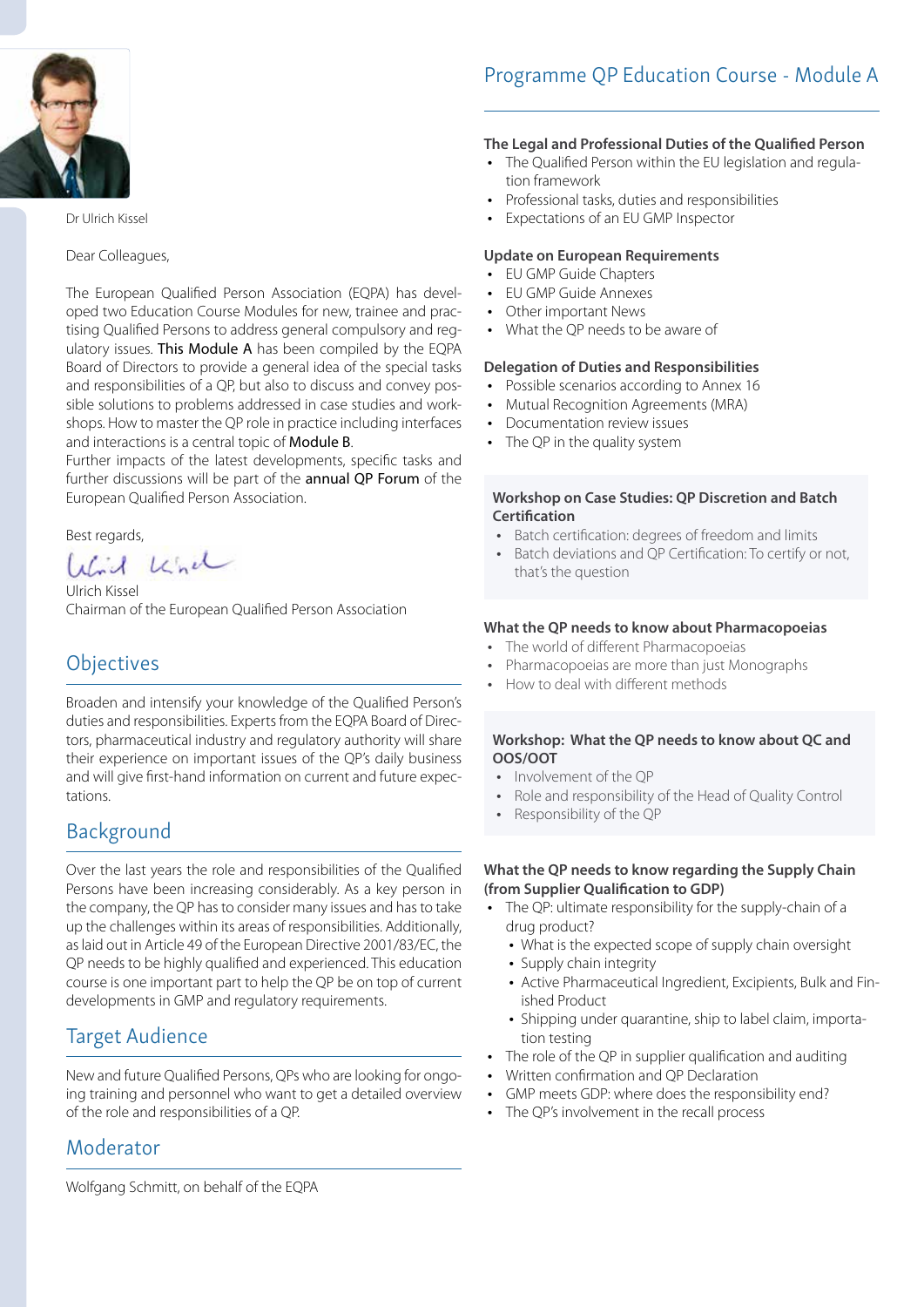# **How the QP fits into the Quality Systems**

- How much involvement is needed in systems like:
	- Product Quality Review
	- Inspection Management
	- Batch Record Review
	- $\cdot$  CAPA
	- Change Control
	- Validation
	- Complaints and recalls

# **Liability and Indemnification**

- Liability and indemnification of QPs
- Role and responsibility of head of production and head of quality control (when things go wrong)
- Role and responsibility of upper management (when things go wrong)
- Delimitation of responsibilities with QPs in the same company
- Delimitation of responsibilities with QPs at a contractor

# **Workshop: Deviations during the Manufacture of an API – What Actions should you take as the responsible QP?**

# Social Event



On 19 October you are invited to take part in an evening programme (city tour and dinner) . This is an excellent opportunity to share your experiences with the speakers and colleagues from other companies.

# Participants' Comments

"*I learnt many things in the case study*." Naaz Dubash, ProPharma Group B.V., The Netherlands

 "*Thanks for great opportunity for improving my knowledge and change experience! Excellent Organization!*" Iryna Martynchyk, JSC Pharmaceuticals, Ukraine

"*Very enjoyable and engaging.*" Jason Fagg, Leyden Delta B.V., The Netherlands

"*Being a senior professional, it has been very helpful for getting overview and confirming confidence in my professional judgment*." Marc Stegeman, ProPharma Group, The Netherlands

"*More than satisfied with the course!*" Dr. Pavla Holubova, TPI Norway

# Speakers



# **Julia Gudd**

**GMP and GDP Inspector, Ministry of Justice and Consumer Protection, Hamburg, Germany**

In addition to national and international inspections of pharmaceutical and API manufacturers, Julia Gudd's tasks also include ministry work in the area

of pharmaceutical and pharmacy law.



#### **Dr Ulrich Kissel European QP Association**

Ulrich Kissel is Qualified Person and Chairman of the Board of Directors of the European Qualified Person Association (EQPA). He works as a GMP consultant

and contract QP to the Pharmaceutical Industry. Previous to his current role he held leadership positions in Quality and Supply Chain and served for many years as QP for Roche.



## **Savvas Koulouridas Fagron BV, The Netherlands**

Savvas Koulouridas is Global Innovations Director. He is a lawyer in profession and has also worked as a consultant on pharmaceutical law (GMP regulations and Pharmaceutical Contracts).



### **Aidan Madden FivePharma, Ireland**

Aidan Madden is CEO of FivePharma, a Quality Services Company founded in 2003. Aidan held senior quality positions in Wyeth Pharmaceuticals, Baxter Healthcare and Fort Dodge Laboratories.



#### **Sue Mann Sue Mann Consultancy, U.K.**

Sue Mann is a Qualified Person and a QP Assessor in the U.K. working on behalf of the MHRA, representing the Royal Pharmaceutical Society. She was Vice President of International Quality Assurance at Shire

Pharmaceuticals before founding her company in 2009.



## **Lance Smallshaw UCB, Belgium**

Lance Smallshaw is Global Analytical Expert (Global Pharmacopoeias Leader) within the Regulatory Intelligence Network (RIN) in the UCB Site Quality Operations Team. He is also Co-Chair of the Executive

Board of ECA and Chairman of the ECA Medical Cannabis Group.